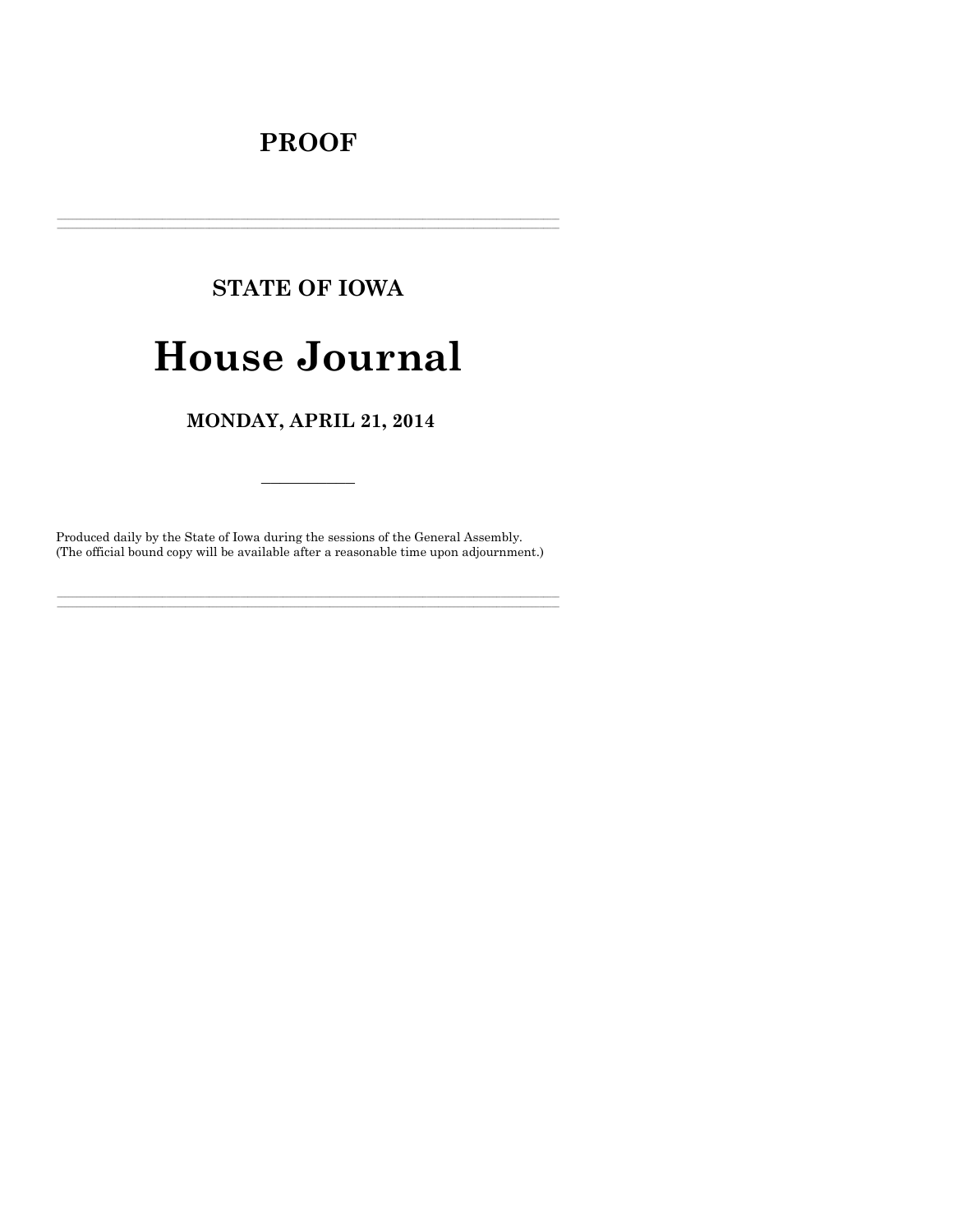## **JOURNAL OF THE HOUSE**

Ninety-ninth Calendar Day - Sixty-ninth Session Day

Hall of the House of Representatives Des Moines, Iowa, Monday, April 21, 2014

The House met pursuant to adjournment at 1:06 p.m., S. Olson of Clinton in the chair.

Prayer was offered by Pastor Josh Steward, Sheridan Park United Methodist Church, Des Moines. He was the guest of Representative S. Olson of Clinton County.

#### PLEDGE OF ALLEGIANCE

The Pledge of Allegiance was led by Darrell Brown, House Doorkeeper from Des Moines.

The Journal of Friday, April 18, 2014, was approved.

#### MESSAGE FROM THE SENATE

The following message was received from the Senate:

Mr. Speaker: I am directed to inform your honorable body that the Senate has on April 17, 2014, passed the following bill in which the concurrence of the House is asked:

[Senate File 2353,](http://coolice.legis.iowa.gov/Cool-ICE/default.asp?Category=billinfo&Service=Billbook&frame=1&GA=85&hbill=SF2353) a bill for an act relating to the jobs training and apprenticeship programs and making appropriations.

MICHAEL E. MARSHALL, Secretary

#### SENATE MESSAGE CONSIDERED

**[Senate File 2353,](http://coolice.legis.iowa.gov/Cool-ICE/default.asp?Category=billinfo&Service=Billbook&frame=1&GA=85&hbill=SF2353)** by committee on Appropriations, a bill for an act relating to the jobs training and apprenticeship programs and making appropriations.

Read first time and referred to committee on **Economic Growth.**

Speaker Paulsen in the chair at 1:10 p.m.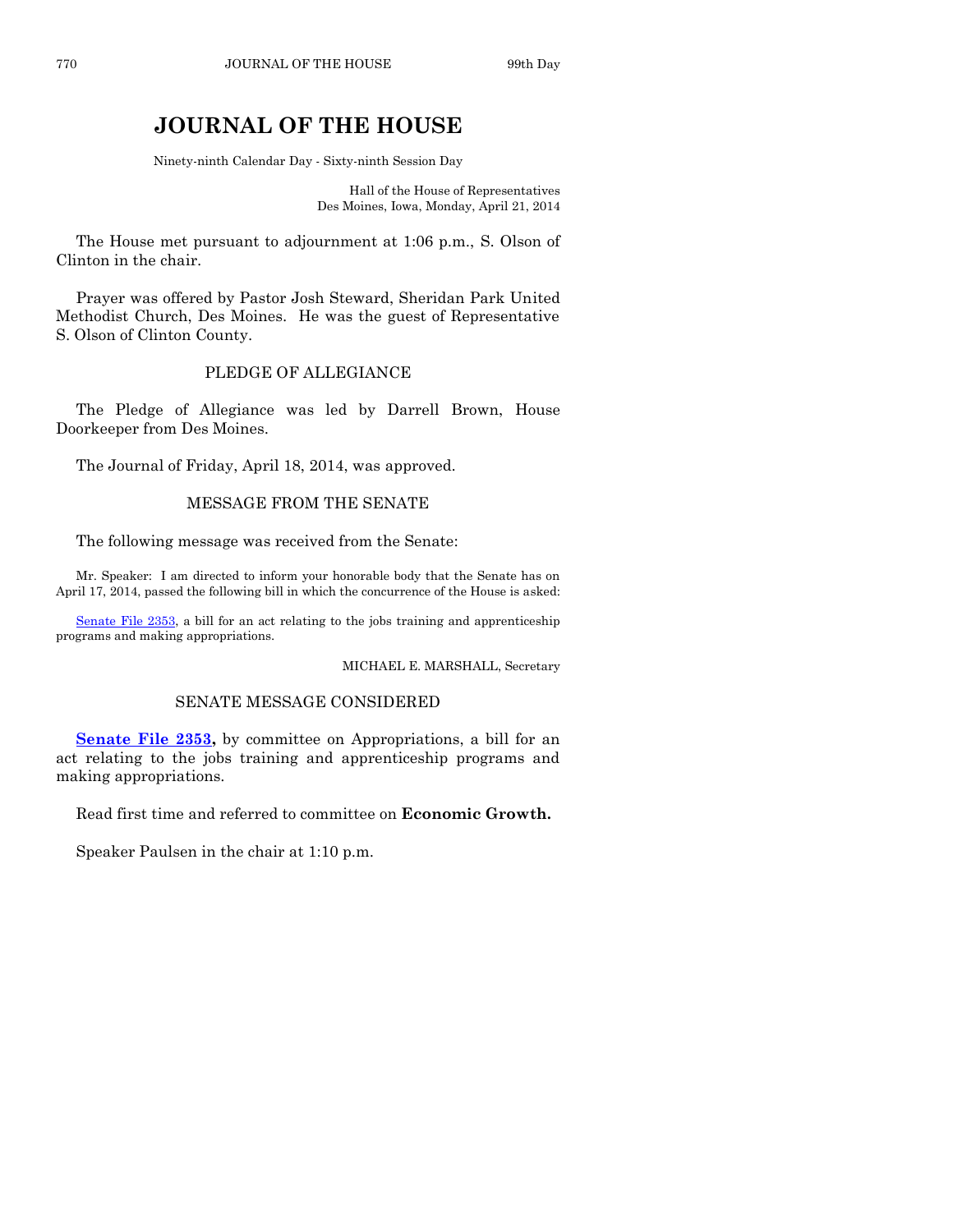Drake of Cass called up for consideration **[House File 2458,](http://coolice.legis.iowa.gov/Cool-ICE/default.asp?Category=billinfo&Service=Billbook&frame=1&GA=85&hbill=HF2458)** a bill for an act relating to and making appropriations involving state government entities involved with agriculture, natural resources, and environmental protection, making related statutory changes, providing for eminent domain procedures, and including effective and applicability date provisions, amended by the Senate amendment  $H$ –[8283.](http://coolice.legis.iowa.gov/Cool-ICE/default.asp?Category=billinfo&Service=Billbook&frame=1&GA=85&hbill=H8283)

Isenhart of Dubuque offered amendment H–[8285,](http://coolice.legis.iowa.gov/Cool-ICE/default.asp?Category=billinfo&Service=Billbook&frame=1&GA=85&hbill=H8285) to the Senate amendment  $H-8283$ , filed by him from the floor, and moved its adoption.

The motion lost and amendment  $H-8285$ , to the Senate amendment H–[8283,](http://coolice.legis.iowa.gov/Cool-ICE/default.asp?Category=billinfo&Service=Billbook&frame=1&GA=85&hbill=H8283) lost.

Drake of Cass moved the adoption of the Senate amendment H–[8283.](http://coolice.legis.iowa.gov/Cool-ICE/default.asp?Category=billinfo&Service=Billbook&frame=1&GA=85&hbill=H8283)

The motion lost and the House refused to concur in the Senate amendment H–[8283.](http://coolice.legis.iowa.gov/Cool-ICE/default.asp?Category=billinfo&Service=Billbook&frame=1&GA=85&hbill=H8283)

#### IMMEDIATE MESSAGE

Upmeyer of Cerro Gordo asked and received unanimous consent that **[House File 2458](http://coolice.legis.iowa.gov/Cool-ICE/default.asp?Category=billinfo&Service=Billbook&frame=1&GA=85&hbill=HF2458)** be immediately messaged to the Senate.

On motion by Upmeyer of Cerro Gordo, the House was recessed at 1:22 p.m., until 3:00 p.m.

#### AFTERNOON SESSION

The House reconvened at 5:05 p.m., S. Olson of Clinton in the chair.

#### MESSAGES FROM THE SENATE

The following messages were received from the Senate:

Mr. Speaker: I am directed to inform your honorable body that the Senate has on April 21, 2014, amended and passed the following bill in which the concurrence of the House is asked:

[House File 2453,](http://coolice.legis.iowa.gov/Cool-ICE/default.asp?Category=billinfo&Service=Billbook&frame=1&GA=85&hbill=HF2453) a bill for an act relating to the administration of the historic preservation and cultural and entertainment district tax credit program by the department of cultural affairs, providing for fees, and including applicability provisions.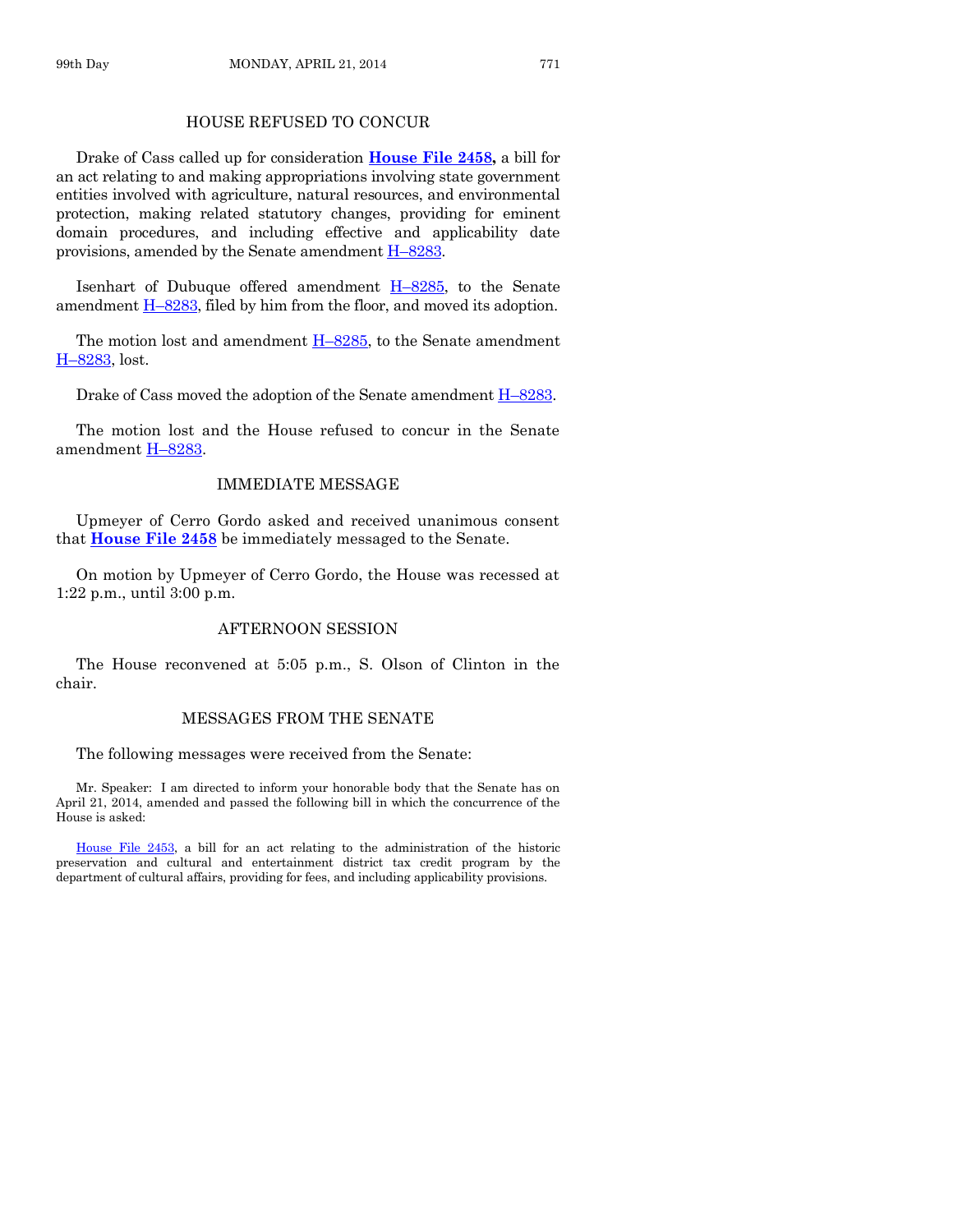Also: That the Senate has on April 21, 2014, amended and passed the following bill in which the concurrence of the House is asked:

[House File 2456,](http://coolice.legis.iowa.gov/Cool-ICE/default.asp?Category=billinfo&Service=Billbook&frame=1&GA=85&hbill=HF2456) a bill for an act relating to the approval and imposition of the facilities property tax levy and the equipment replacement and program sharing property tax levy for a merged area and including effective date and applicability provisions.

Also: That the Senate has on April 21, 2014, insisted on its amendment to [House](http://coolice.legis.iowa.gov/Cool-ICE/default.asp?Category=billinfo&Service=Billbook&frame=1&GA=85&hbill=HF2458)  [File 2458,](http://coolice.legis.iowa.gov/Cool-ICE/default.asp?Category=billinfo&Service=Billbook&frame=1&GA=85&hbill=HF2458) a bill for an act relating to and making appropriations involving state government entities involved with agriculture, natural resources, and environmental protection, making related statutory changes, providing for eminent domain procedures, and including effective and applicability date provisions, and the members of the Conference Committee on the part of the Senate are: The Senator from Jasper, Senator Black, Chair; the Senator from Polk, Senator Dearden; the Senator from Howard, Senator Wilhelm; the Senator from Mahaska, Senator Rozenboom; the Senator from Dallas, Senator Chapman.

Also: That the Senate has on April 21, 2014, amended the House amendment, concurred in the House amendment as amended, and passed the following bill in which the concurrence of the House is asked:

[Senate File 2342,](http://coolice.legis.iowa.gov/Cool-ICE/default.asp?Category=billinfo&Service=Billbook&frame=1&GA=85&hbill=SF2342) a bill for an act relating to and making appropriations to certain state departments, agencies, funds, and certain other entities, providing for regulatory authority, and other properly related matters, and including effective date and retroactive applicability provisions.

Also: That the Senate has on April 21, 2014, passed the following bill in which the concurrence of the House is asked:

[Senate File 2355,](http://coolice.legis.iowa.gov/Cool-ICE/default.asp?Category=billinfo&Service=Billbook&frame=1&GA=85&hbill=SF2355) a bill for an act relating to matters under the purview of the department of transportation, establishing a fee, and including effective date provisions.

#### MICHAEL E. MARSHALL, Secretary

#### CONFERENCE COMMITTEE APPOINTED [\(House File 2458\)](http://coolice.legis.iowa.gov/Cool-ICE/default.asp?Category=billinfo&Service=Billbook&frame=1&GA=85&hbill=HF2458)

The Speaker announced the appointment of the conference committee to consider the differences between the House and Senate concerning [House File 2458:](http://coolice.legis.iowa.gov/Cool-ICE/default.asp?Category=billinfo&Service=Billbook&frame=1&GA=85&hbill=HF2458) Drake of Cass, Chair; Klein of Washington, Kaufmann of Cedar, Bearinger of Fayette and Wood of Scott.

#### IMMEDIATE MESSAGE

Upmeyer of Cerro Gordo asked and received unanimous consent that **[House File 2458](http://coolice.legis.iowa.gov/Cool-ICE/default.asp?Category=billinfo&Service=Billbook&frame=1&GA=85&hbill=HF2458)** be immediately messaged to the Senate.